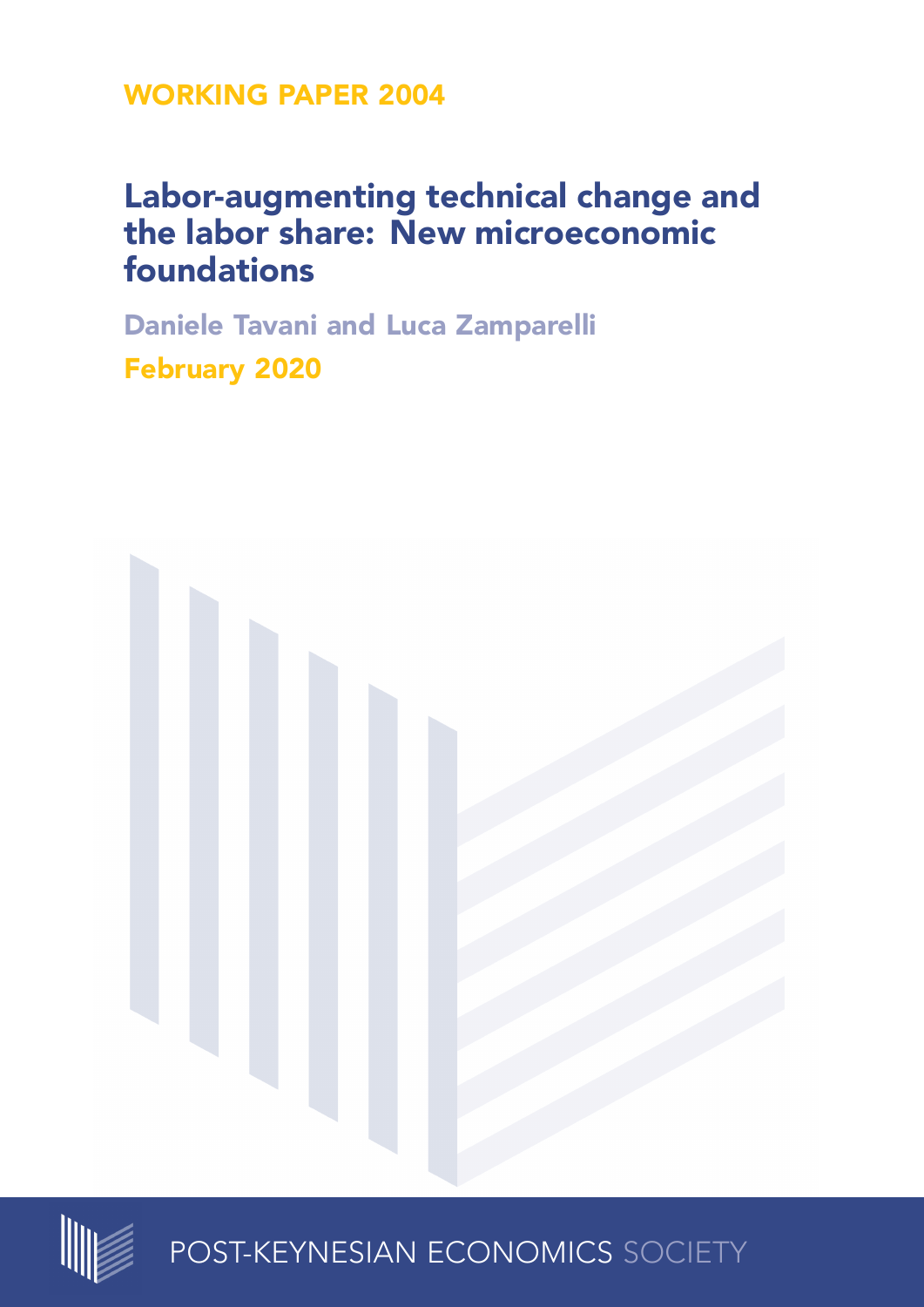# <span id="page-1-0"></span>Labor-Augmenting Technical Change and the Labor Share: New Microeconomic Foundations

Daniele Tavani\*, Luca Zamparelli<sup>†</sup>

#### Abstract

An important question in alternative economic theories has to do with the relationship between the functional income distribution and the growth rate of labor productivity. According to both the induced innovation hypothesis and Marx-biased technical change, labor productivity growth should be an increasing function of the labor share. In this paper, we first discuss the shortcomings of both theories and then provide a novel microeconomic foundation for a direct relationship between the labor share and labor productivity growth. The result arises because of profit-seeking behavior by capitalist firms that face a trade-off between investing in new capital stock and innovating to save on labor costs. Embedding this finding in the [Goodwin](#page-17-0) [\(1967\)](#page-17-0) growth cycle model, we show that: i) the resulting steady state is locally stable, and ii) unlike in the original Goodwin model, the long-run employment rate is sensitive to investment decisions. Finally, iii) we numerically identify parametric configurations that establish whether convergence to the long-run growth path is cyclical or monotonic.

Keywords: Endogenous Technical Change, Income Shares, Employment. JEL Codes: E32, O33

<sup>∗</sup>Department of Economics, Colorado State University. 1771 Campus Delivery, Fort Collins, CO 80523-1771. Email: [daniele.tavani@colostate.edu.](mailto:daniele.tavani%5C%40colostate.edu) Support from the Visiting Professor Program at Sapienza University of Rome during the Summer of 2019 is gratefully acknowledged.

<sup>†</sup>Department of Economics and Law, Sapienza University of Rome. Viale del Castro Laurenziano, 9, Rome Italy 00161. Email: [luca.zamparelli@uniroma1.it](mailto:luca.zamparelli%5C%40uniroma1.it)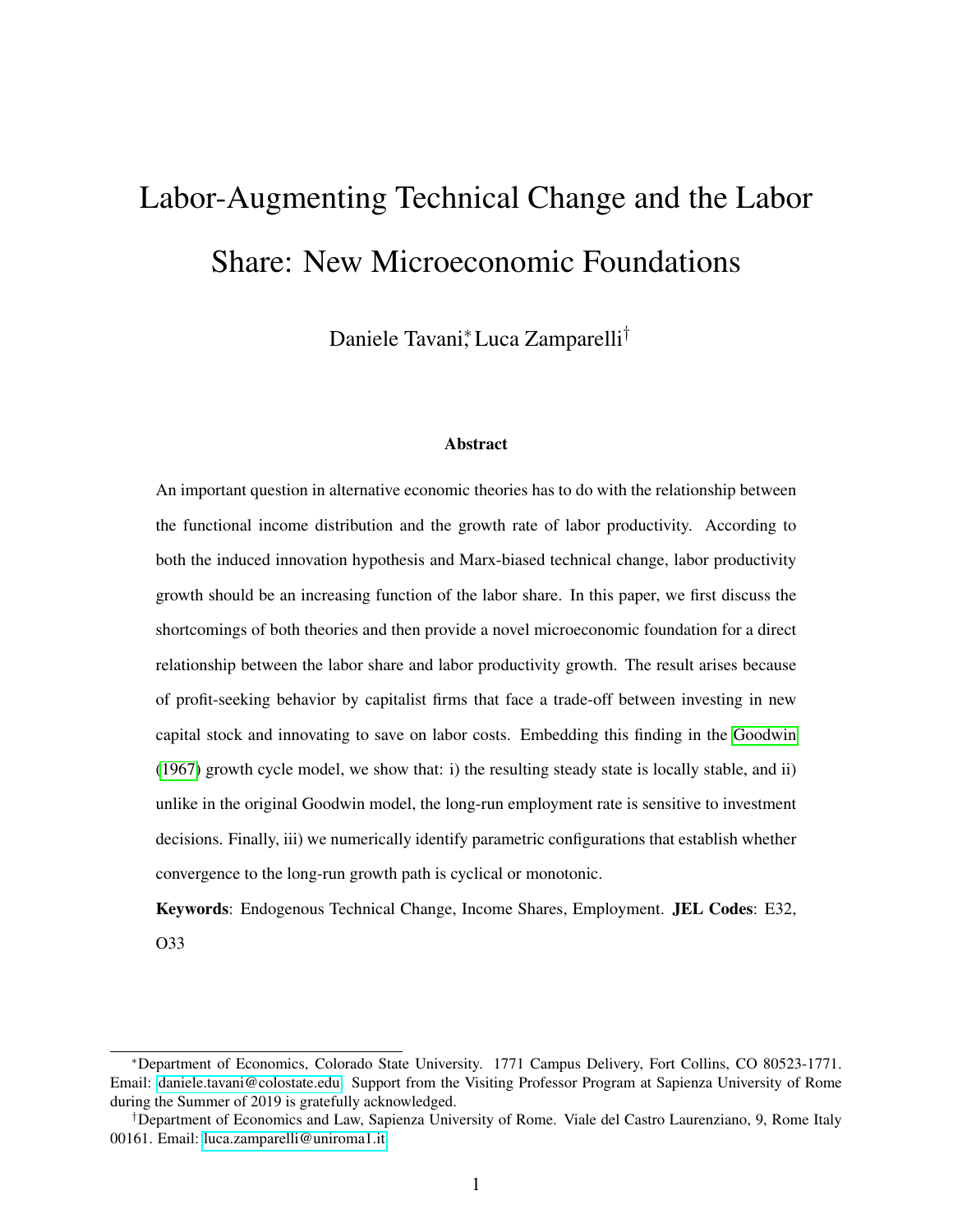## 1 Introduction

Over the last two decades, alternative growth theories have shown a pronounced interest in endogenous technical change. Among the competing explanations of the evolution of technology, several contributions have emphasized the dependence of labor productivity growth on the functional distribution of income (see among others [Foley, 2003;](#page-17-1) [Lima, 2004;](#page-18-0) [Julius, 2006;](#page-17-2) [Hein and](#page-17-3) [Tarassow, 2010;](#page-17-3) [Rada, 2012;](#page-18-1) [Storm and Naastepad, 2012;](#page-19-0) [Dutt, 2013;](#page-17-4) Dávila-Fernández, [2018\)](#page-16-0). The general underlying rationale is based on firms' incentive to introduce labor-saving innovations when facing high unit labor costs, which, at the aggregate level, coincide with the labor share of income. From an empirical standpoint, the idea that high wages foster labor-augmenting innovation has appeal in both mainstream and alternative economic circles. Among the former, the seminal work on the British industrial revolution by Robert Allen [\(Allen, 2009\)](#page-16-1) is built around the claim that high pre-industrial wages (in combination with low energy costs) were the driving force behind the wave of mechanization that characterized the industrial takeoff in Great Britain. In the alternative literature, a comprehensive empirical analysis appears in a recent paper by [De Souza](#page-16-2) [\(2017\)](#page-16-2), who used a panel error-correction model to identify the long-run nexus between real wages and subsequent labor-augmenting innovations in manufacturing. Allen's work relies on the basic neoclassical idea of factor-substitution responding to changes in relative factor prices, while the premise of De Souza's work is in the bias of technical change as the main force behind the process of capital deepening.

There are basically two economic theories that have explicitly analyzed the microeconomic foundations of the relation between labor productivity growth and income distribution: (i) the induced innovation hypothesis first proposed by [Kennedy](#page-18-2) [\(1964\)](#page-18-2); and (ii) the theory of Marx-biased technical change presented in [Michl](#page-18-3) [\(1999,](#page-18-3) [2002\)](#page-18-4); [Foley et al.](#page-17-5) [\(2019,](#page-17-5) Ch. 8). Most contributions involving a direct relation between productivity growth and the wage share are based – implicitly or explicitly – on either one of these two theories.

In developing the theory of induced innovation, [Kennedy](#page-18-2) [\(1964\)](#page-18-2) formally proved a conjecture by [Hicks](#page-17-6) [\(1932\)](#page-17-6): profit-seeking firms have incentives to augment the productivity of the factors becoming "more expensive" in production. The microeconomic argument goes as follows. Capitalist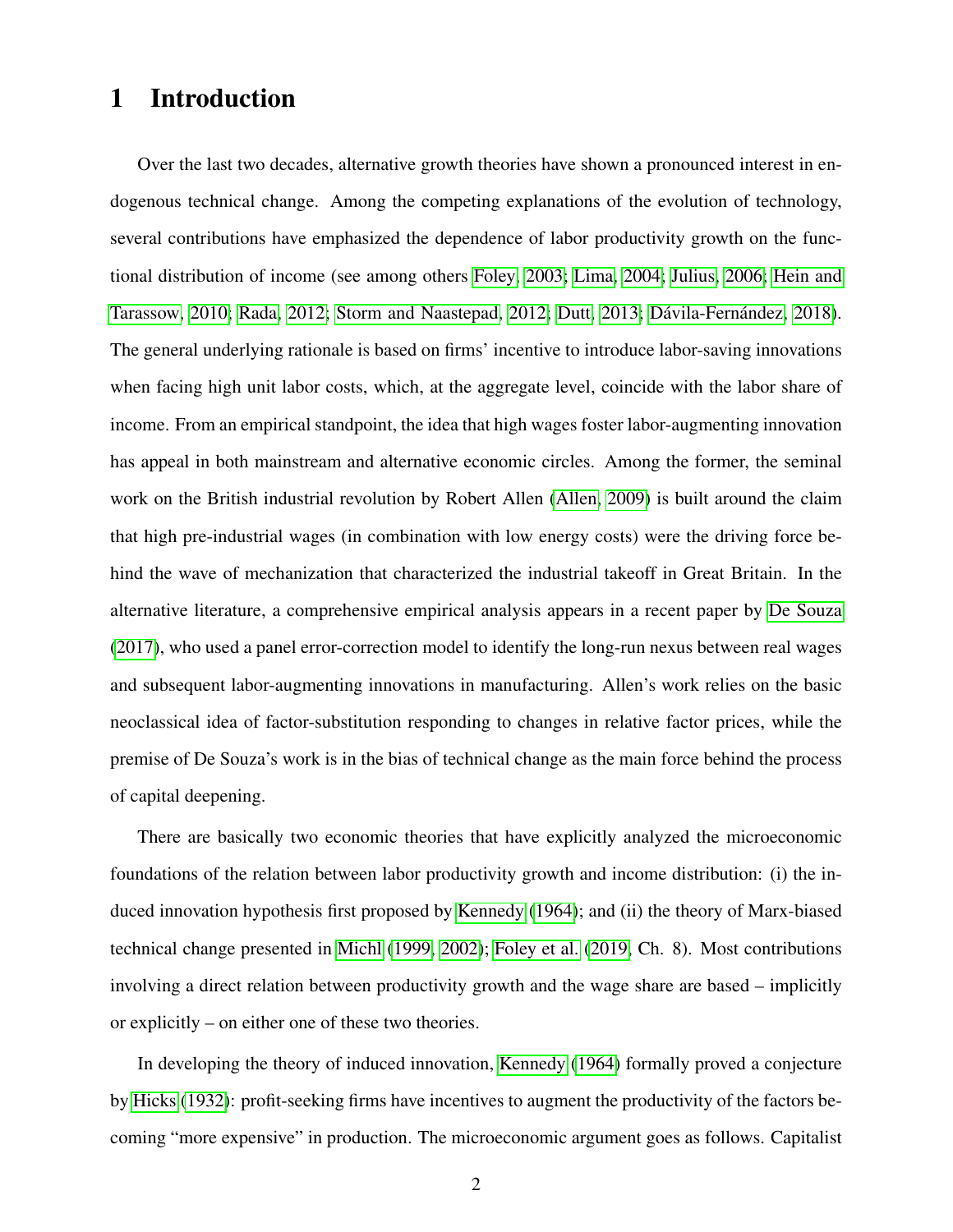firms choose a profile of technical change — that is a combination of capital- and labor-augmenting innovations — so as to maximize the rate of unit cost reduction, or equivalently the rate of growth of the profit rate, subject to a technological constraint given by Kennedy's *innovation possibility frontier* (IPF hereafter). The frontier describes the trade-offs between implementing capital- as opposed to labor-augmenting technological change, and it is strictly concave in order to capture a notion of increasing complexity in adopting labor- *vs.* capital-augmenting blueprints. [Funk](#page-17-7) [\(2002\)](#page-17-7) refers to the combination of myopic firm behavior and the technological constraint given by the IPF as *hypothesis of induced innovation*. [1](#page-3-0) The firms' choice delivers a direct relation between the labor (profit) share and the rate of labor- (capital-) augmenting technical progress. The policy appeal of such result for economists working within alternative paradigms is that it provides a channel, based on microeconomic logic, through which redistribution toward labor may foster labor productivity growth in the economy.

Marx-biased technical change (MBTC), on the other hand, is a form of technical change that is simultaneously labor-saving and capital-using; that is, it designs a pattern of technology such that labor productivity increases while capital productivity decreases. It is known as 'Marx-biased' because, once coupled with a constant wage share, it produces a falling rate of profit. Despite the broadly trendless nature of the capital-output ratio emphasized by [Kaldor](#page-18-5) [\(1961\)](#page-18-5) as one of the stylized facts of growth, MBTC appears empirically relevant since capital productivity has declined for prolonged periods of time in several industrialized countries (see for example [Dumenil and](#page-16-3) [Levy, 1995](#page-16-3) and table 2.8 in [Foley et al., 2019\)](#page-17-5). In this context, the microeconomic foundation of the link between labor productivity growth and the labor share is provided by the criterion for the *viability* of technical change, according to which firms adopt a new technique of production if it does not reduce the profit rate at the current wage rate [\(Okishio, 1961\)](#page-18-6). An increase in the wage share means an increase in the proportion of labor to total costs, and a technique of production that saves on labor and employs more capital becomes more likely to raise the profit rate and be viable.

<span id="page-3-0"></span><sup>&</sup>lt;sup>1</sup>In most of the literature, the choice is indeed myopic. This can be justified, as done in [Funk](#page-17-7) [\(2002\)](#page-17-7), through the occurrence of imitation by competitors following a successful new technology adoption by an individual firm. However, there are examples of infinite-horizon applications of the theory: [Kamien and Schwartz](#page-18-7) [\(1969\)](#page-18-7) that considers a decentralized partial equilibrium setting, and [Nordhaus](#page-18-8) [\(1967\)](#page-18-8) that studies the choice of both the direction and intensity of technical change by a social planner in a two-sector growth model similar to [Uzawa](#page-19-1) [\(1961\)](#page-19-1) augmented by Kennedy's IPF.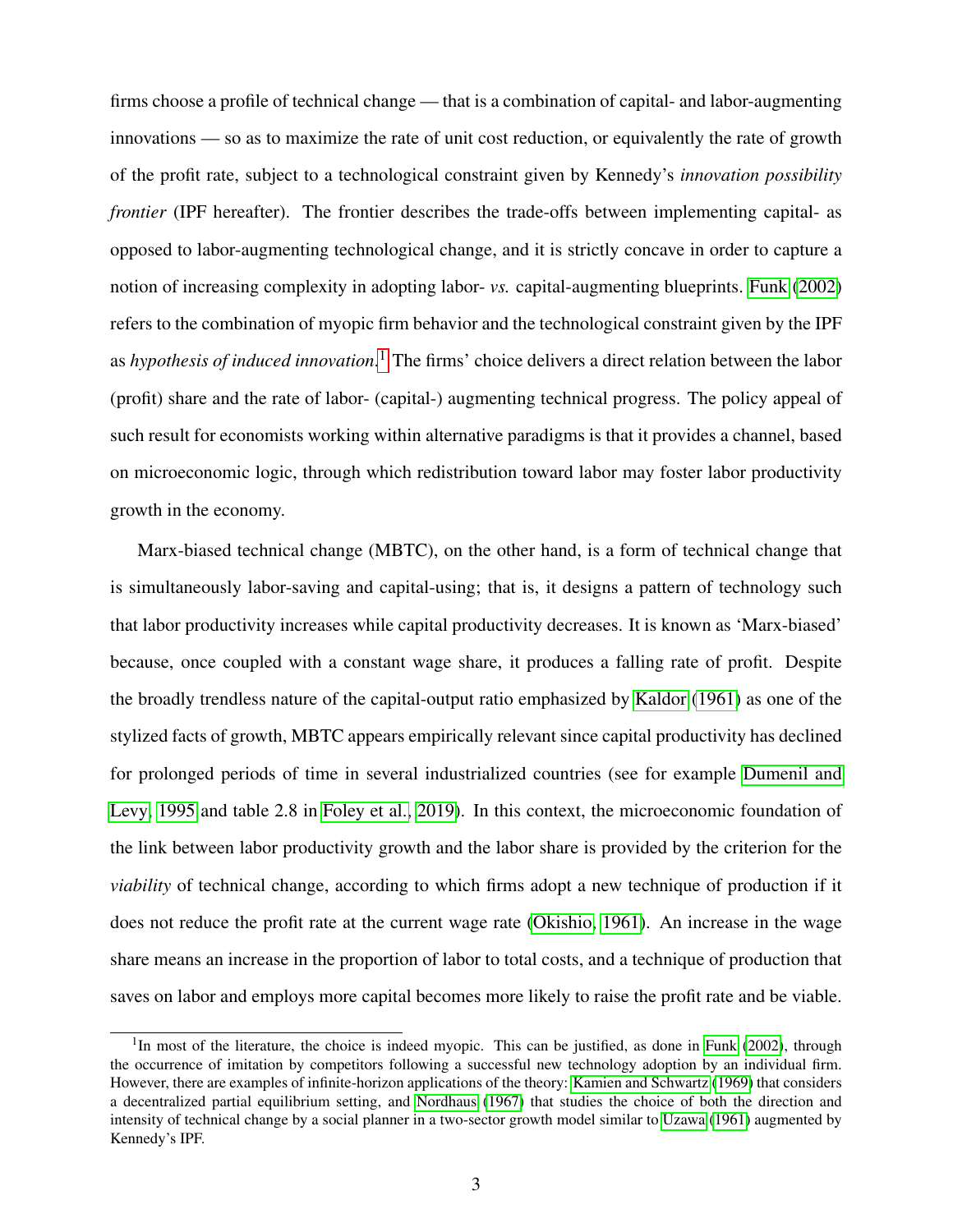It follows that a higher share of labor is associated with higher labor productivity growth.

Neither of the two theories is immune to criticism, as one can expect. The induced innovation hypothesis has been criticized along two lines. On the one hand, it only explains the *direction* – i.e. the relative bias between different types of factor-augmenting new technologies – but not the *intensity* of technical change. In fact, the position of the IPF is given exogenously and does not depend on the amount of resources spent on innovation by either private firms or the public sector (exceptions are [Kamien and Schwartz, 1969;](#page-18-7) [Nordhaus, 1967;](#page-18-8) [Zamparelli, 2015;](#page-19-2) [Tavani and](#page-19-3) [Zamparelli, 2018\)](#page-19-3). To put it differently, in Kennedy's world, firms have free access to a certain rate of technological improvement and only choose whether to distribute such new technologies between capital- and labor-augmenting innovations. One important implication is that the long-run growth rate of the economy, where capital productivity is constant, is ultimately exogenous.

On the other hand, the very terms of the trade-off given by Kennedy's IPF are also exogenous and invariant over time. In other words, the shape of the IPF is not allowed to change, regardless of the path of innovations selected by the economy. This is true even when one introduces the optimal choice of the intensity of technical change as done, among others, in [Nordhaus](#page-18-8) [\(1967\)](#page-18-8). The combination of the two criticisms exposes the limited ability of the theory to provide: a) an explanation for the long-run growth rate of an economy and b) an account for the determination of income distribution in the long run, given that the latter ultimately depends on an exogenously given, time-invariant trade-off between relative factor-augmenting innovations. These two main criticisms were at the heart of a scathing paper by [Nordhaus](#page-18-9) [\(1973\)](#page-18-9), which marked the decline in the mainstream interest in the theory of induced bias in technology.

The theory behind MBTC suffers of similar problems. Positive labor productivity growth coupled with negative growth of capital productivity can be rationalized in two ways. Either they are taken as exogenous, so that neither the intensity nor the direction of technical change are explained; or they can be the outcome of induced innovation when the wage share is particularly high (see [Foley et al., 2019,](#page-17-5) Ch. 8), in which case all the problems affecting the IPF do apply as well. Additionally, MBTC is incompatible with balanced growth as the capital-output ratio never settles to a constant value, and thus it appears ill-suited to provide a foundation for a long-run theory of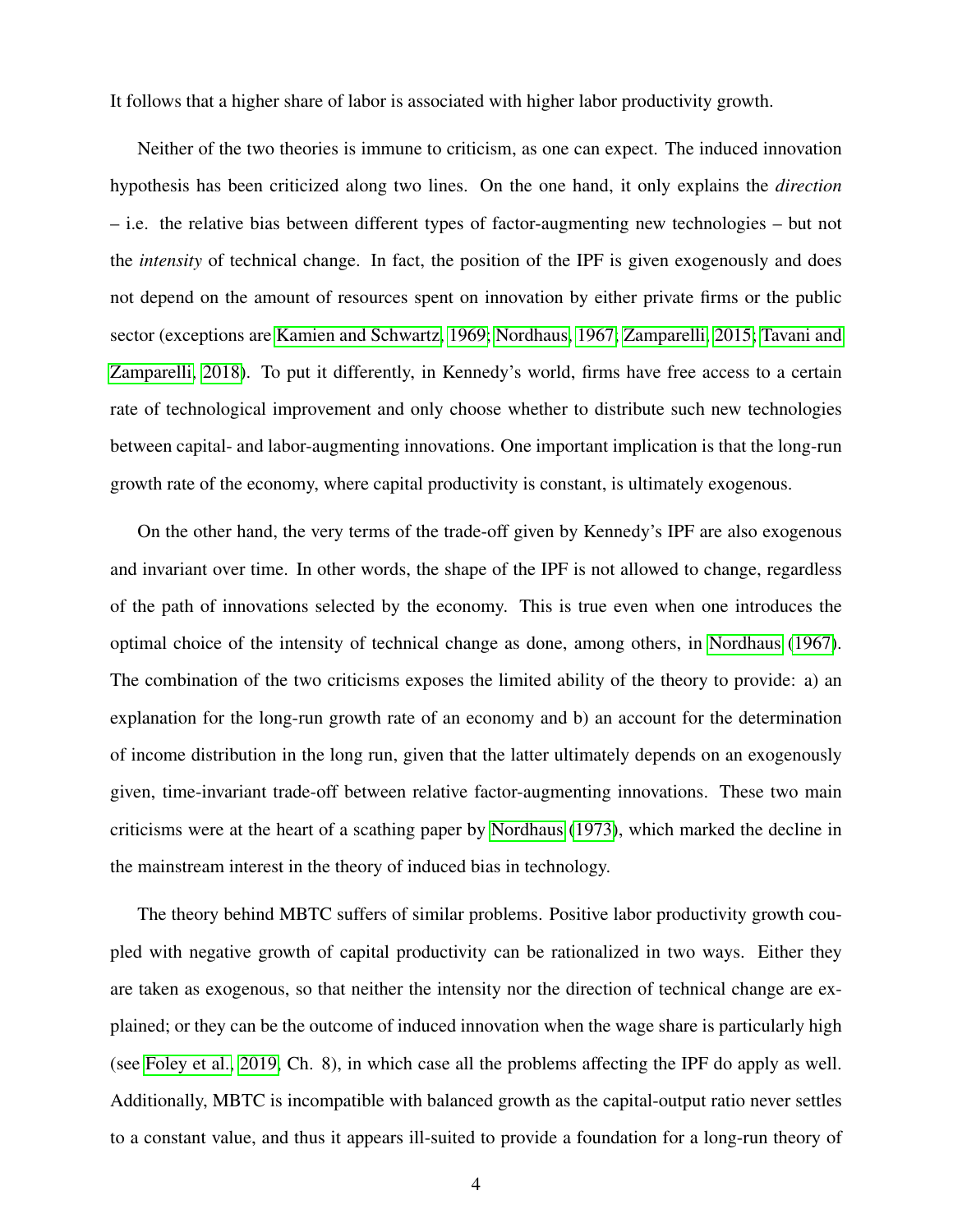growth and distribution.

In this paper, we enter the debate by providing a novel way to look at the relationship between labor-augmenting technical change and the income share of labor. Our contribution is twofold: first, the analysis overcomes some of the limitations of induced innovation and MBTC while retaining the direct relationship between the labor share and labor productivity growth, all of it grounded in microeconomic logic; second, it explores the implications of such new foundation once it is embedded in the Classical model of the growth cycle in order to assess the role of endogenous innovation in the distributive conflict that lies at the heart of Classical-Marxian economics.

We start by considering the firm-level trade-off between investing resources in capital accumulation on the one hand, and R&D on the other given the size of the firm's profits. In so doing, we combine well-established insights from the endogenous growth literature — which has highlighted the role of R&D spending in fostering an economy's growth rate (see for example [Aghion and](#page-16-4) [Howitt, 2010\)](#page-16-4) — with the Classical notion of class-based, profit-driven accumulation. Investing in both capital accumulation and labor-augmenting innovation increases future profits, although for different reasons. Capital accumulation increases net revenues given that it results in an increase in the firm's size; while labor-augmenting innovation reduces unit labor costs for given wages. An increase in the wage share has two effects: it reduces funds available for both kinds of investment and it provides an incentive to change the composition of investment in favor of R&D in order to save on more expensive labor requirements. The latter effect dominates, so that the model generates a result similar to the induced innovation conclusion that investment in R&D — and therefore the economy's labor productivity growth rate — responds directly to the labor share.

Importantly, there are two differences between our result and the induced innovation literature. First, the trade-off faced by firms is between labor productivity growth and capital accumulation rather than between the growth rate of labor- and capital- productivity: we assume the latter to remain constant in the analysis, so that our contribution deals with the determination of the intensity — and not the direction — of technical change. Second, we explicitly model the tradeoff as costly, as opposed to freely available to firms. The constant capital-output ratio and the costly, thus endogenous, nature of labor productivity growth also distinguishes our result from MBTC: by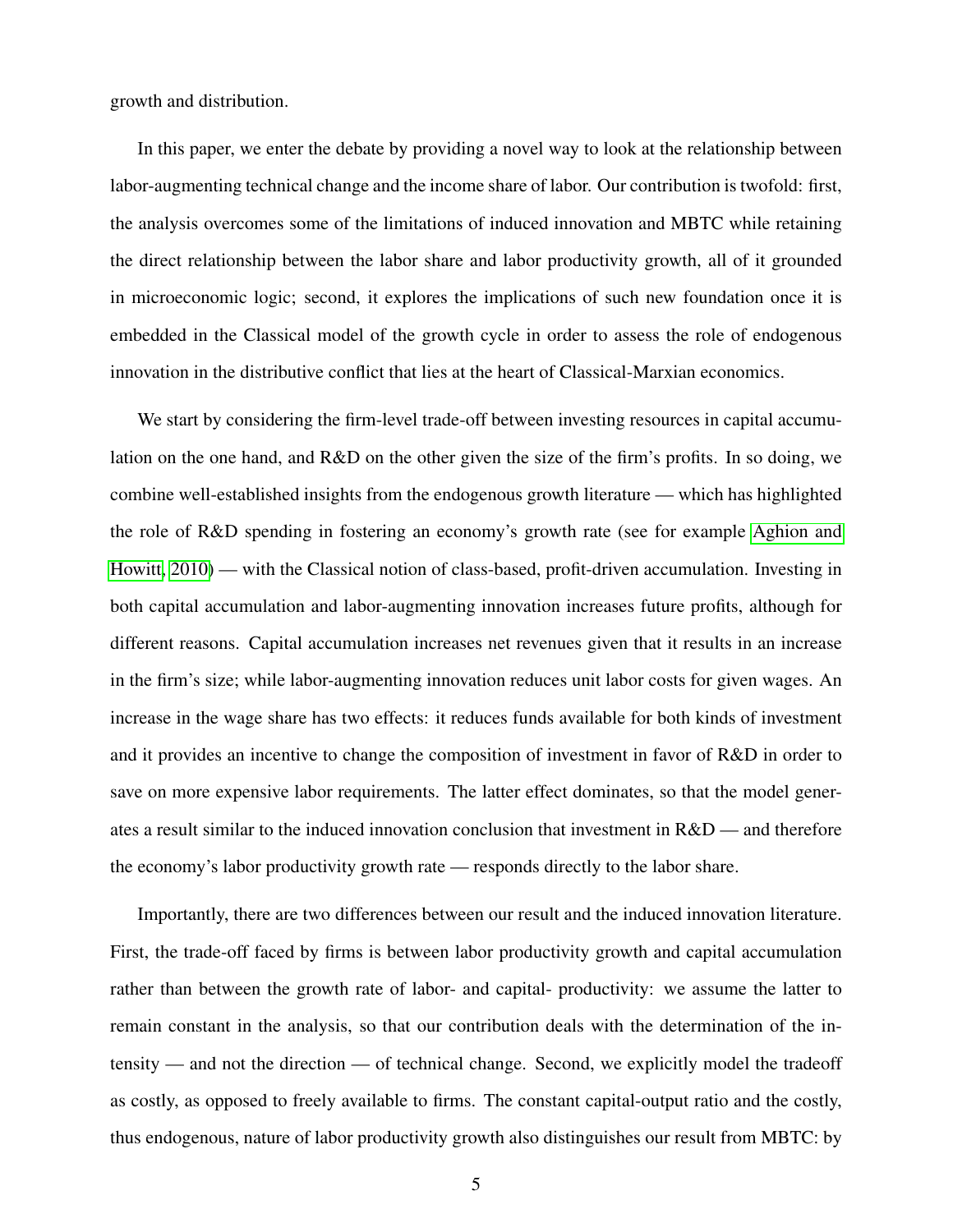construction, the economy described by our model is in balanced growth in the long run.

We can then evaluate the implications of our result for the Classical growth cycle in laborconstrained economy, which is one area of research where induced bias has been fruitfully incorporated. It is well-known that an endogenous labor-augmenting direction of technical change acts in dampening the perpetual conflict over income distribution at the heart of the [Goodwin](#page-17-0) [\(1967\)](#page-17-0) model [\(Shah and Desai, 1981;](#page-18-10) [van der Ploeg, 1987;](#page-19-4) [Foley, 2003;](#page-17-1) [Julius, 2006\)](#page-17-2). The reason is that directing technical change toward labor provides capitalist firms with the possibility to respond to wage increases on behalf of workers with counterbalancing labor-augmenting innovations that keep unit labor costs in check — a channel that was precluded in the original Goodwin contribution because of its very assumption of exogenous technical change. In the present context, the direct response of labor-augmenting technical change to the share of labor will be enough to produce local stability around the balanced growth path of the economy. However, it is not clear whether convergence to the long-run position will occur monotonically or cyclically: in other words, the local stability of the steady state may or may not be associated with distributive cycles at all, not even along the transitional dynamics. The final portion of this contribution is dedicated to a numerical evaluation of the sufficient conditions on the model's main parameters — i.e. the elasticity of the innovation function and the amount of total resources available for investment in new capital stock or R&D — such that convergence to the steady-state is cyclical as opposed to monotonic. This analysis illustrates that, if the elasticity of the innovation function is sufficiently high, cycles will occur for any value of total investment; but there is also the possibility of cycles occurring for very inelastic innovation functions coupled with very high investment rates out of profits. The latter possibility brings our framework closer to the original [Goodwin](#page-17-0) [\(1967\)](#page-17-0) model, which featured exogenous labor-augmenting technical progress and 100% of profit income reinvested in accumulating new capital.

Finally, our model has some interesting implications regarding its comparative statics. The long-run employment rate of the economy, which is tied up to the growth rate, is also increasing in the labor share. This marks a fundamental difference with the [Goodwin](#page-17-0) [\(1967\)](#page-17-0) model, where the steady state value of the employment rate was independent of income distribution. An increase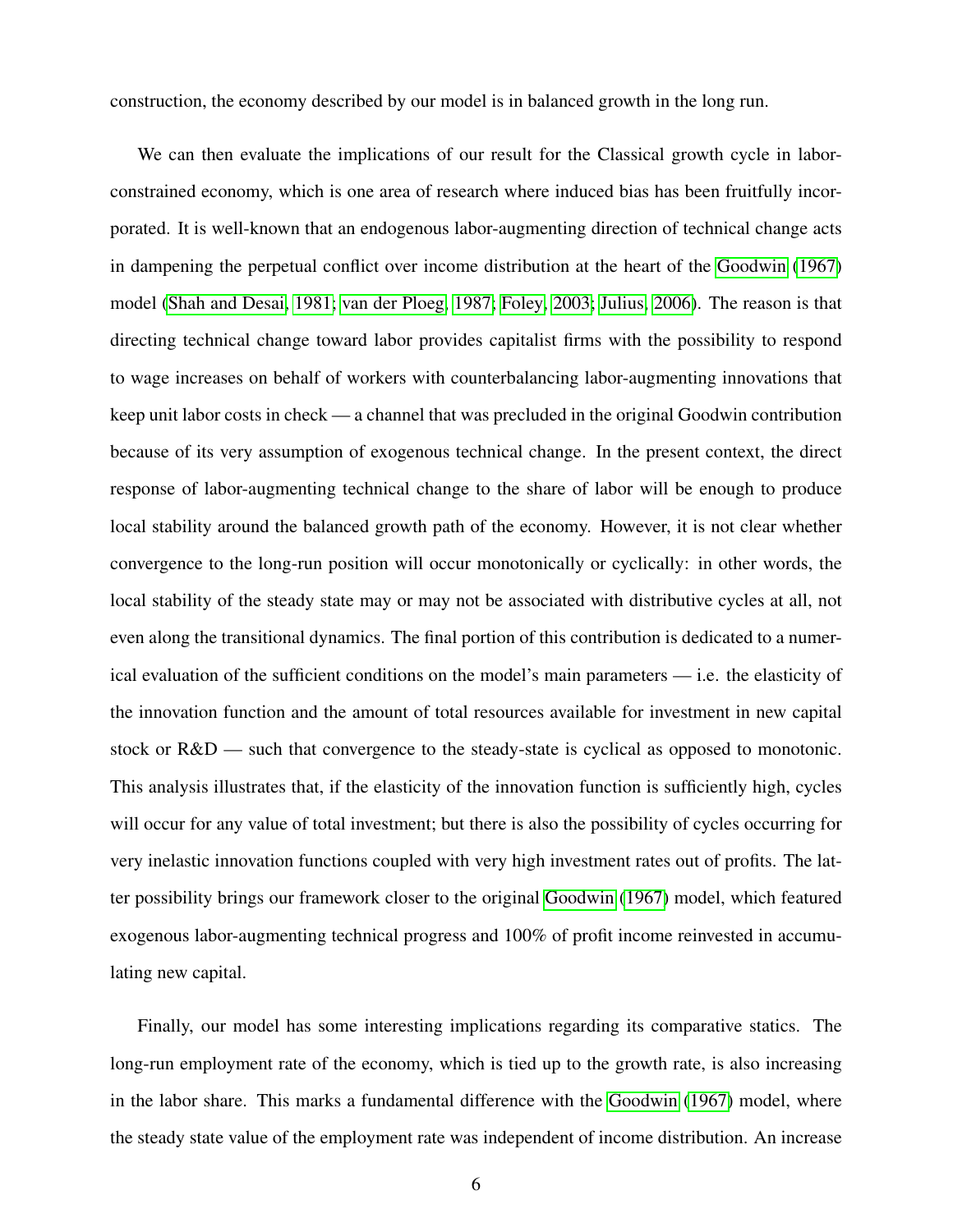in the saving rate will make more funds available for both accumulation and innovation, and will produce an increase in the long-run labor share. This result also holds in the original Goodwin model, where however is inconsequential for long-run employment. Here, instead, higher saving rates not only increase the workers' share of national income, but also result in a higher long-run employment rate and productivity growth in the economy. A similar effect was found in [Tavani](#page-19-5) [and Zamparelli](#page-19-5) [\(2015\)](#page-19-5); but while they established it only for a calibrated model using US data, we are able to derive this result analytically given that our framework is much simpler. The other main parameter of the model has to do with the degree of labor market conflict, that is the slope of the real-wage Phillips curve. Here, and similar to the original Goodwin model, higher conflict in the labor market is inconsequential for income distribution in the long run, and only results into negative steady state employment effects.

Summing up, our contribution provides new microeconomic foundations for a direct relationship between the intensity of technical change — that is, the growth rate of labor productivity and the share of labor. As such, it highlights a channel through which labor-friendly policies may have positive long-run growth effects; but it does not suffer of the pitfalls of induced innovation or MBTC. It does so in a parsimonious 2-dimensional model of a labor-constrained economy; it shows analytically that the steady state is locally stable; and it numerically identifies conditions under which convergence to the long-run growth path is cyclical or monotonic, so that the classical growth cycle may or may not vanish.

## <span id="page-7-0"></span>2 Related Literature

Our paper is related to a recent and growing literature that has introduced endogenous, costly technical change in non-neoclassical models of growth. [Tavani and Zamparelli](#page-19-5) [\(2015\)](#page-19-5) and [Zamparelli](#page-19-2) [\(2015\)](#page-19-2) study the problem of the allocation of saved profits between investment in physical capital and R&D investment in the Classical model with exogenous labor supply. [Tavani and Zamparelli](#page-19-5) [\(2015\)](#page-19-5) find investment in both capital stock and R&D as the solution of intertemporal optimization by forward-looking capitalist households. Their results differ from this contribution in two respects. First, they do not establish a direct relationship between R&D spending and the labor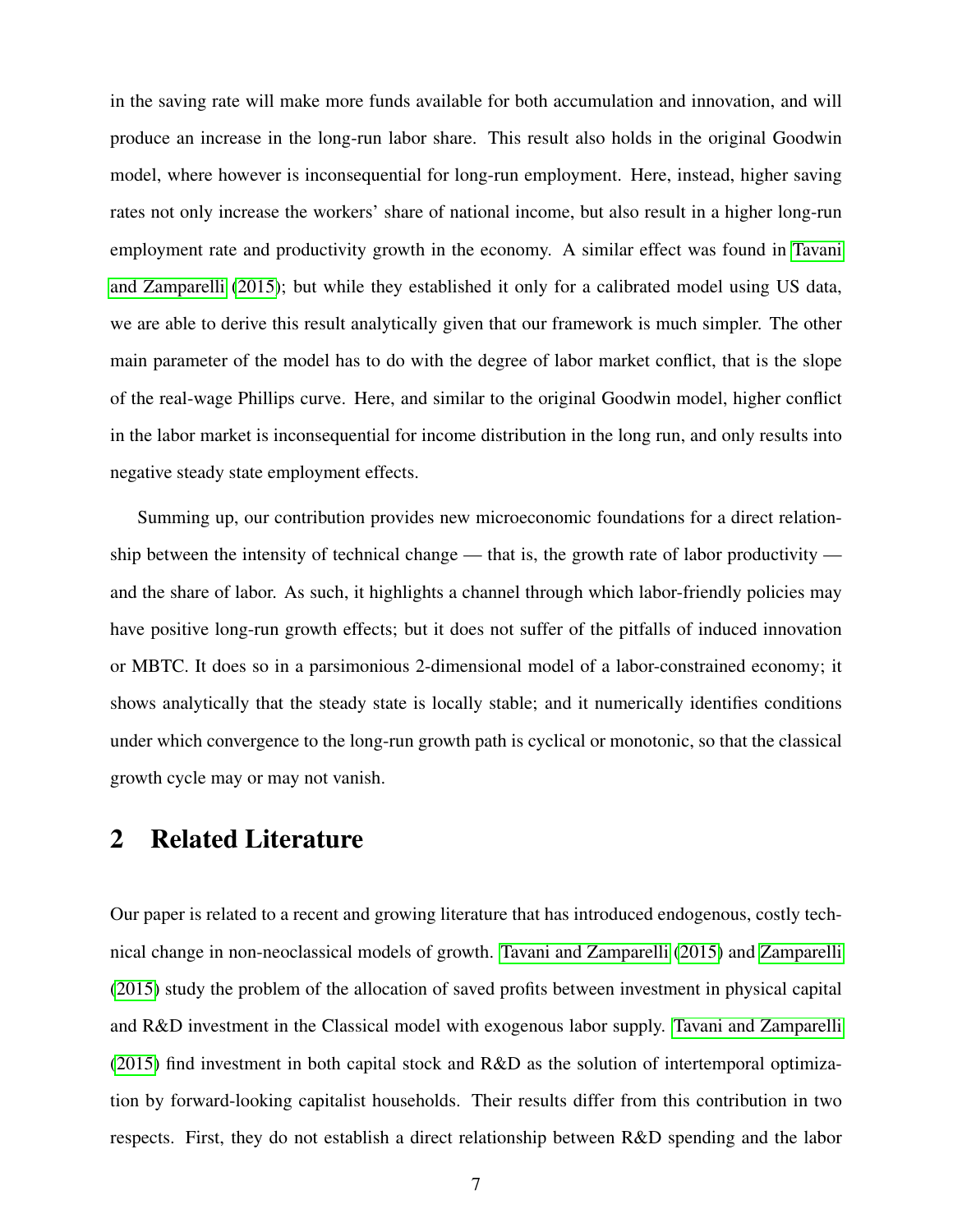share. Second, they are not able to evaluate the transitional dynamics analytically; in their numerical implementation of the model calibrated to US data, the convergence to the steady state is always cyclical.

Next, and similarly to our paper, [Zamparelli](#page-19-2) [\(2015\)](#page-19-2) solves the firms' problem of capital accumulation and R&D investment through a short-run myopic profit maximization problem. However, he retains the original IPF, which mediates the relation between productivity growth and the wage share. [Foley et al.](#page-17-5) [\(2019,](#page-17-5) Ch, 9) find the profit rate-maximizing allocation of capital between production and investment in R&D in a Classical growth model. They do obtain a direct relation between productivity growth and the labor share, but with some relevant differences relative to our framework. In fact, they posit that R&D investment can be financed by drawing down the stock of capital rather than by investing the flow of retained profits. Importantly, under their assumption an increase in the wage share does not reduce the amount of resources available to finance R&D investment. Since the potentially negative effect of a higher wage share on R&D investment is ruled out by assumption, the direct relation between the wage share and labor productivity growth in [Foley et al.](#page-17-5) [\(2019\)](#page-17-5) is much more likely to occur than in our analysis. Additionally, such a relation is embedded at the aggregate level in a conventional wage share rather than labor-constrained classical growth model.

Finally, [Caminati and Sordi](#page-16-5) [\(2019\)](#page-16-5) introduce costly endogenous technical change into a demandled growth model where capacity utilization is at its normal level in the long-run, which places their contribution within the so-called literature on the 'supermultiplier' (see for example [Serrano, 1995;](#page-18-11) [Allain, 2015;](#page-16-6) [Freitas and Serrano , 2015\)](#page-17-8). They do find that growth and labor productivity growth are wage-led in the long-run; but the short-run size of R&D investment does not depend on the wage share.

## 3 Basic Features of the Model

#### 3.1 Production and Innovation

The final good *Y* is produced using labor *L* and homogeneous capital *K* in fixed proportions. Time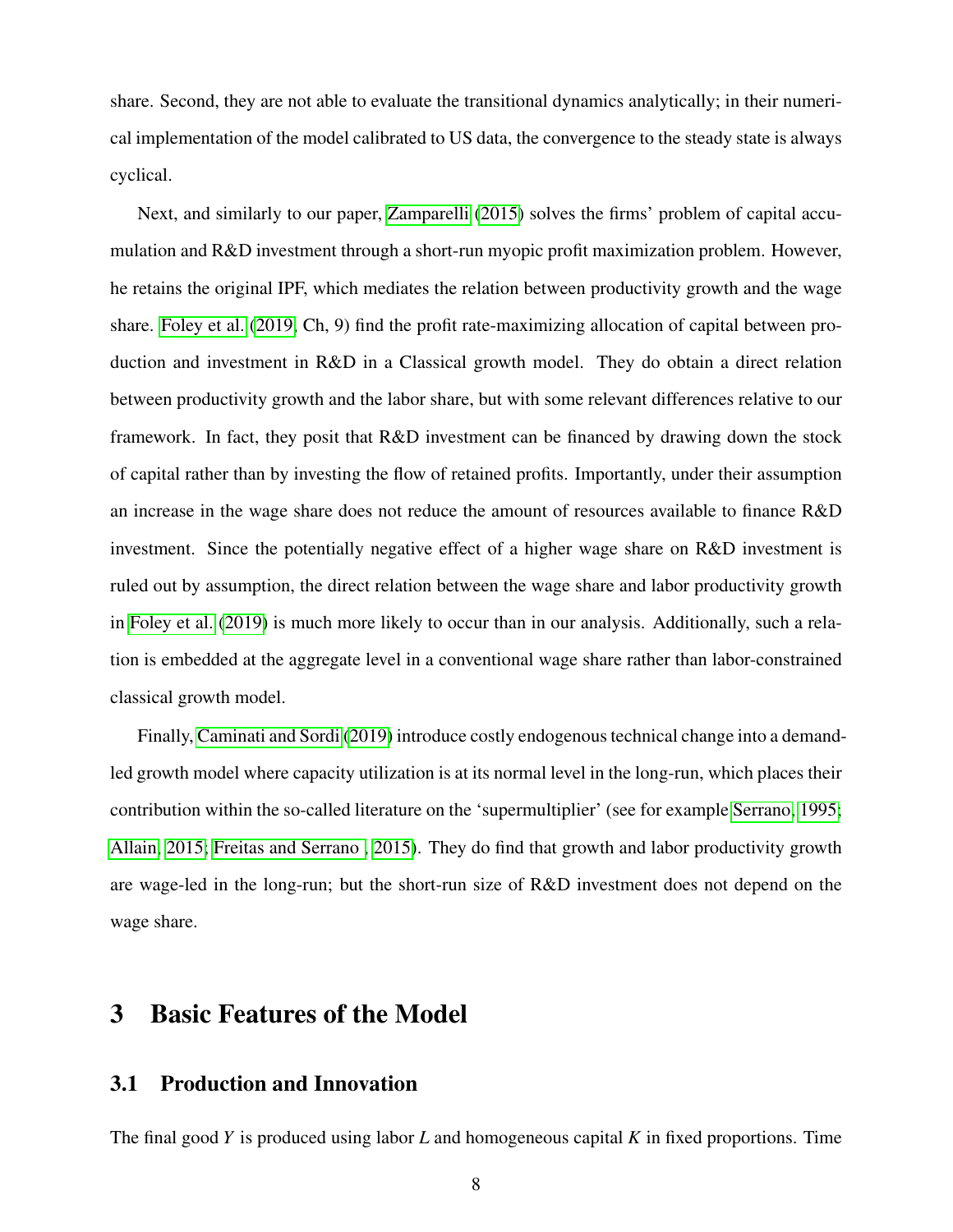is continuous, and the labor force (*N*) is constant and normalized to one for simplicity. Letting *A* denote (the endogenously time-varying) stock of labor-augmenting technology, and denoting the constant output/capital ratio by *B*, the production technique is

<span id="page-9-0"></span>
$$
Y = \min\{AL, BK\}.\tag{1}
$$

In line with the mainstream endogenous growth literature (surveyed extensively in [Aghion and](#page-16-4) [Howitt, 2010\)](#page-16-4), we assume that the flow of labor productivity improvements  $\dot{A}$  depends positively on R&D inputs and on the existing level of technology itself. Accordingly, we impose

<span id="page-9-1"></span>
$$
\dot{A} = (R/Y)^{\alpha} A, \tag{2}
$$

where *R* is the amount of physical output invested in R&D, and  $\alpha \in (0,1)$  is the constant elasticity of innovation to R&D investment share. The linear spillover from the the stock of labor-augmenting 'knowledge' to the production of new ideas is a standard assumption useful to produce endogenous growth. The normalization of R&D investment, on the other hand, is necessary to avoid explosive growth when R&D inputs consist of an accumulable factor (physical output) rather than a nonreproducible one (scientists). It is typically justified with the argument of increasing complexity of discovering new ideas, or the dilution argument of R&D investment over an increasing number of sectors (Howitt, 1999).

#### 3.2 Income Distribution, Capital Accumulation and Technical Change

Profit maximization by firms delivers a choice of labor and capital so that they are equal in effective units:  $AL = BK$ . Assume that each of the  $L = BK/A$  employed workers in the economy receives the same real wage *w*. Denoting the share of labor in output by  $\omega \equiv wL/Y = w/A$ , equal to the unit labor cost, total profits are  $\Pi = Y - wL = Y(1 - \omega)$ . Our next step is the description of how resources are allocated to physical capital and R&D investment. From the profit-maximizing firm's standpoint, the two types of investment pose a trade-off. They both increase total profits: capital accumulation increases the size of a firm's business, while innovation reduces unit labor costs in production. For this reason, the profit-maximizing composition of investment will depend on the wage share.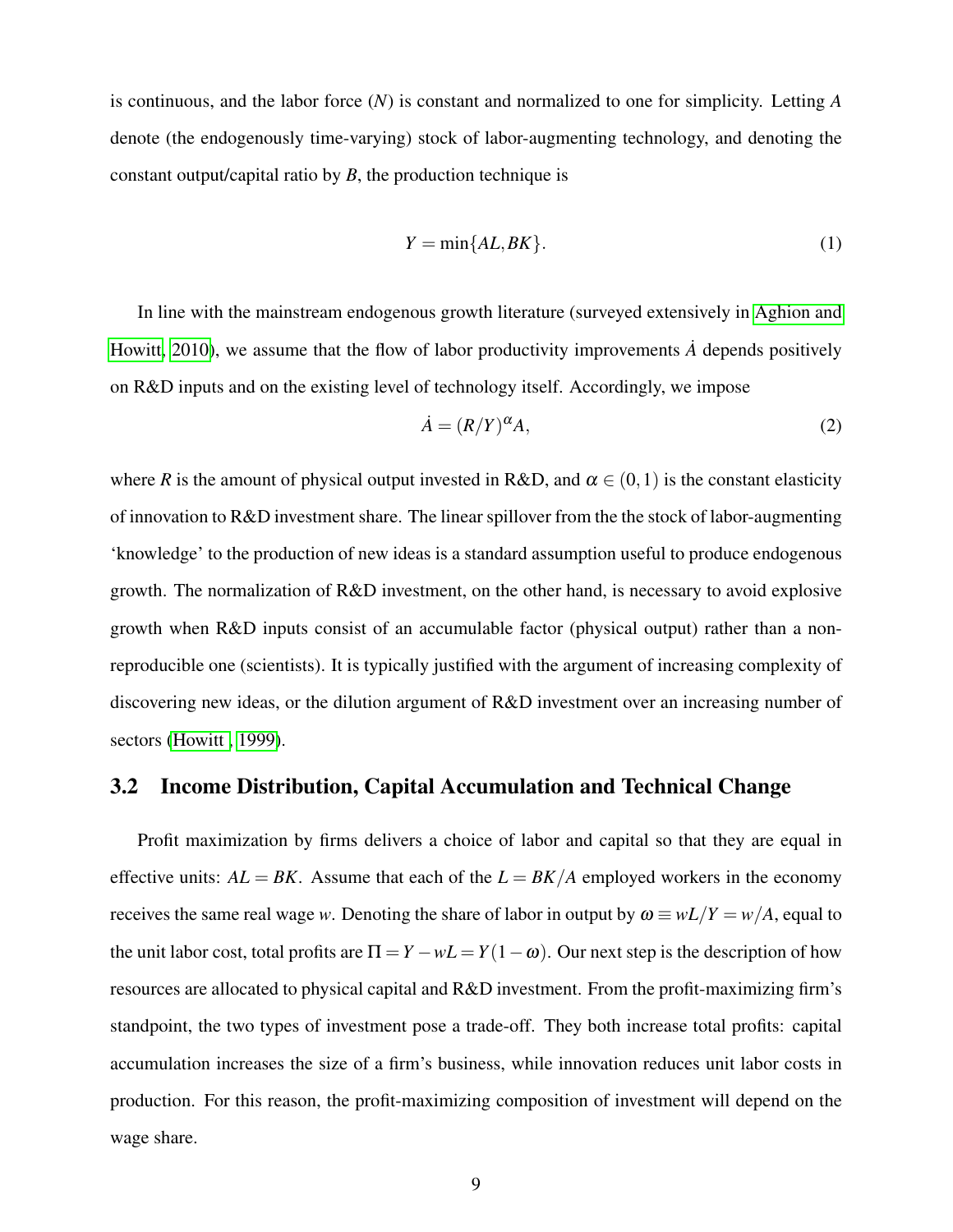Next, following most of the alternative growth literature, we assume that there are two classes in society. Workers supply labor services inelastically, consume their whole income, and do not own capital stock. Capitalists own capital stock, earn profit income, consume and save. Let their constant propensity to save be denoted by  $s \in (0,1)$ . Saved profit incomes finance both innovation and accumulation. Letting  $\delta$  be the share of saved profits invested in R&D, the growth rate of labor productivity growth is:

<span id="page-10-1"></span>
$$
g_A \equiv \dot{A}/A = [s\delta(1-\omega)]^{\alpha}, \alpha \in (0,1).
$$
 (3)

Physical capital accumulation, on the other end, obeys:

<span id="page-10-2"></span>
$$
g_K \equiv \dot{K}/K = s(1-\delta)(1-\omega). \tag{4}
$$

We assume that firms act myopically and choose  $\delta$  in order to maximize the instantaneous rate of growth of profits. This is in fact the same objective function assumed by the original in-duced innovation literature [\(Kennedy, 1964\)](#page-18-2).<sup>[2](#page-10-0)</sup> The difference lays in the choice variable: in our framework, firms choose the composition of investment between physical capital and R&D. In Kennedy's model, firms choose only the direction of technical change given both the accumulation rate and the position of the IPF. Differentiating total profits  $\Pi$  with respect to time we find  $\overline{\Pi} = B[(1 - \omega)\overline{K} + \omega K g_A]$ , and the rate of growth of profits is

$$
g_{\Pi} \equiv \dot{\Pi}/\Pi = [g_K + g_A \omega/(1 - \omega)].
$$
\n(5)

Substituting from equations [\(3\)](#page-10-1) and [\(4\)](#page-10-2), the firms' problem is to choose  $\delta$  so as to maximize  $g_{\Pi} = s(1-\delta)(1-\omega) + [s\delta(1-\omega)]^{\alpha} \omega/(1-\omega)$ . Since the objective function is concave in  $\delta$ , the first order condition is necessary and sufficient for a maximum. The resulting choice of  $\delta$  satisfies

$$
\delta^* = \frac{(\alpha \omega)^{\frac{1}{1-\alpha}}}{s(1-\omega)^{\frac{2-\alpha}{1-\alpha}}}.
$$
\n(6)

The corresponding growth rate of labor productivity is

$$
g_A^* = \left(\frac{\alpha \omega}{1 - \omega}\right)^{\frac{\alpha}{1 - \alpha}},\tag{7}
$$

which is increasing in the labor share. An increase in the labor share implies lower total resources

<span id="page-10-0"></span><sup>&</sup>lt;sup>2</sup>[Kennedy](#page-18-2) [\(1964\)](#page-18-2) stated the firms' choice problem in terms of maximizing the rate of unit cost reduction. A simple duality argument shows that this is analogous to maximizing the growth rate of profits per unit of capital, i.e. the profit rate. See [Julius](#page-17-2) [\(2006\)](#page-17-2).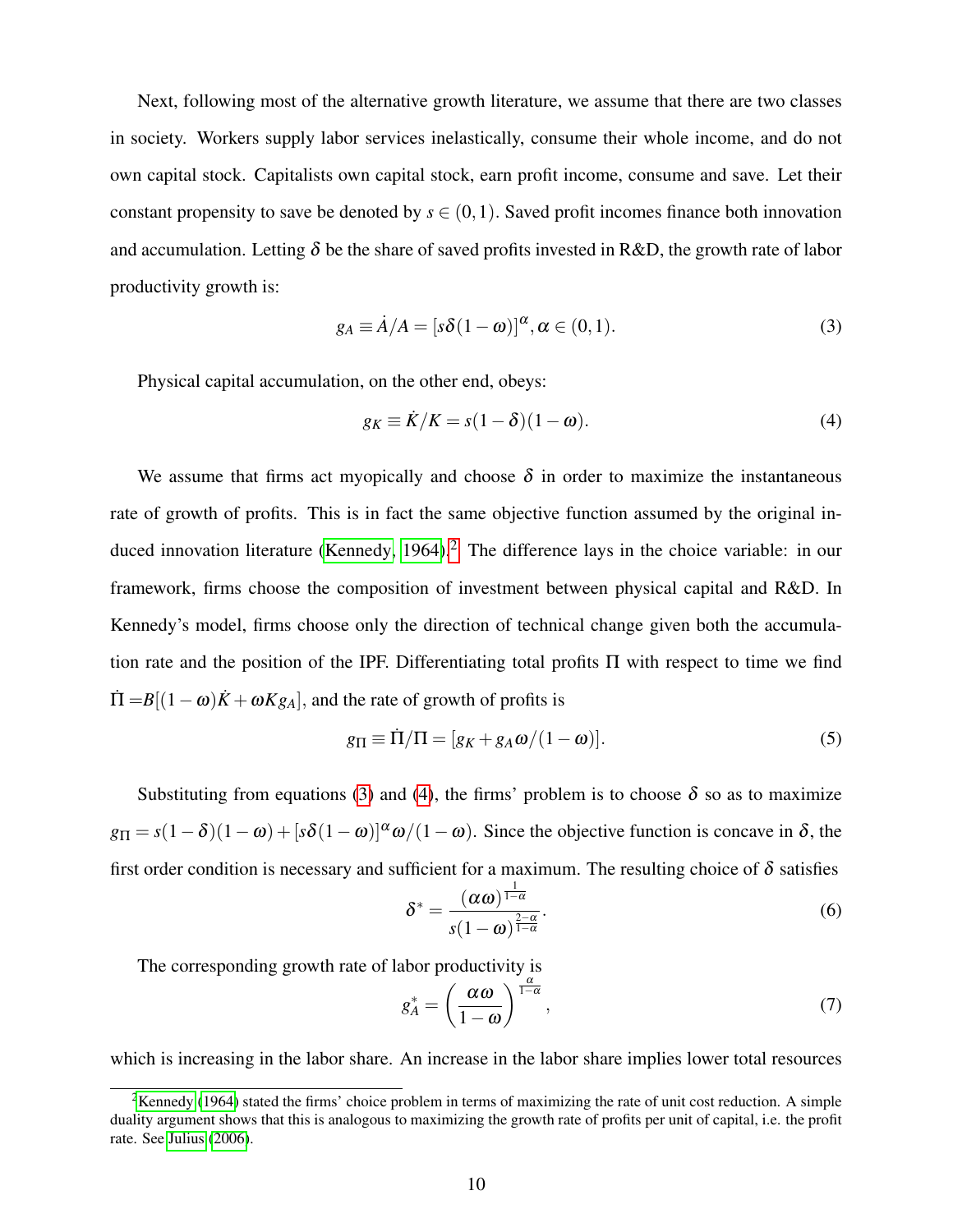available for investment; but such a reduction is more than compensated by a reallocation in favor of investment that raises labor productivity growth. The incentive is provided by rising unit labor costs. This result is analogous to the implications of the induced innovation hypothesis, without relying on the innovation possibility frontier and its shortcomings described above.

## 4 The Dynamical System

We can now study how the introduction of endogenous productivity growth affects the Goodwin growth cycle. The labor employment rate in the economy is  $v = L = BK/A$  (recall that the total labor force is assumed to be constant and normalized to one). Since the output-capital ratio is also constant by assumption, we have

<span id="page-11-2"></span>
$$
\frac{\dot{v}}{v} = \frac{\dot{K}}{K} - \frac{\dot{A}}{A} = s(1 - \omega) \left( 1 - \frac{(\alpha \omega)^{\frac{1}{1 - \alpha}}}{s(1 - \omega)^{\frac{2 - \alpha}{1 - \alpha}}} \right) - \left( \frac{\alpha \omega}{1 - \omega} \right)^{\frac{\alpha}{1 - \alpha}} =
$$
\n
$$
= s(1 - \omega) - \left( \frac{\alpha \omega}{s(1 - \omega)} \right)^{\frac{1}{1 - \alpha}} - \left( \frac{\alpha \omega}{1 - \omega} \right)^{\frac{\alpha}{1 - \alpha}}.
$$
\n(8)

As it is standard, we assume that the growth rate of the real wage responds to the extent of labor market tightness as captured by the employment rate:  $\dot{w}/w = f(v)$ , with  $f'(v) > 0$ . Thus, the labor share dynamics obeys:

<span id="page-11-3"></span>
$$
\frac{\dot{\omega}}{\omega} = \frac{\dot{w}}{w} - g_A = f(v) - \left(\frac{\alpha \omega}{1 - \omega}\right)^{\frac{\alpha}{1 - \alpha}}.
$$
\n(9)

#### 4.1 Steady State and Comparative Statics

From  $\dot{v} = 0$ , the steady state value of the wage share is an implicit function such that

<span id="page-11-0"></span>
$$
s = \frac{(\alpha \omega_{ss})^{\frac{\alpha}{1-\alpha}}}{(1-\omega_{ss})^{\frac{1}{1-\alpha}}} \left(1+\frac{\alpha \omega_{ss}}{1-\omega_{ss}}\right) \equiv G(\omega_{ss}), \qquad (10)
$$

with  $G'( ) > 0$ . Once  $\omega_{ss}$  is known, the steady state employment rate is given by

<span id="page-11-1"></span>
$$
v_{ss} = f^{-1} \left[ \left( \frac{\alpha \omega_{ss}}{1 - \omega_{ss}} \right)^{\frac{\alpha}{1 - \alpha}} \right]. \tag{11}
$$

Total differentiation of [\(10\)](#page-11-0) yields  $d\omega_{ss}/ds = G'(\omega_{ss}) > 0$ : the wage share is an increasing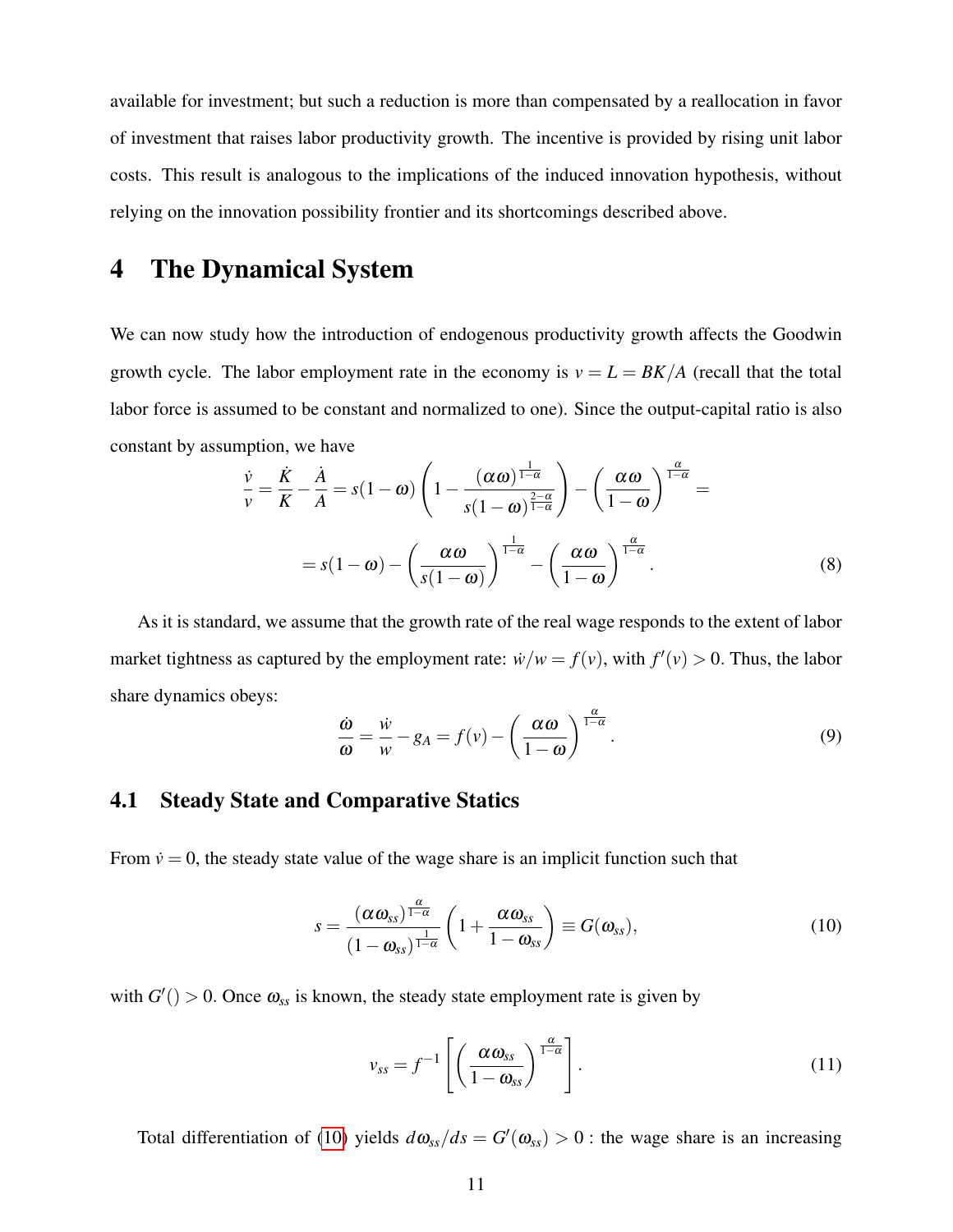function of the saving rate. The reason is that higher savings provide more resources for both capital accumulation and innovation, but the growth rate of capital rises more than labor productivity growth. In fact, the accumulation rate is linear in the saving rate, while productivity growth responds less than proportionally to higher savings given the elasticity of the innovation function, which is below one. The implication is that a higher wage share is necessary to restore balanced growth, given that a higher share of labor lowers the resources available for capital accumulation more than the rate of technical change. On the other hand, equation [\(11\)](#page-11-1) shows that a higher longrun value for the wage share and, in turn, higher labor productivity growth require the steady state employment rate to rise. The increase in the employment rate produces faster growth in real wages, which stabilizes the wage share at the new, higher, steady state level. A positive shock to the saving rate thus produces a simultaneous rise in the wage share, productivity growth and employment. From this point of view, the comparative statics of the steady state resembles results found in [Ta](#page-19-5)[vani and Zamparelli](#page-19-5) [\(2015\)](#page-19-5) and [Zamparelli](#page-19-2) [\(2015\)](#page-19-2), but with the differences already emphasized in Section [2.](#page-7-0)

If, for tractability reasons, we assume a linear real wage Phillips curve such as  $f(v) = \beta v$ , it follows that  $v_{ss} = \frac{1}{\beta}$ β  $\int \alpha \omega_{ss}$  $\left[\frac{\alpha \omega_{ss}}{(1-\omega_{ss})}\right]^{ \alpha/(1-\alpha)}$  The slope of the real wage Phillips curve,  $\beta$ , provides a measure of the degree of labor market conflict. Similarly to the original Goodwin model, higher conflict in the labor market only reduces the steady state employment ratio; it has no effect on income distribution and productivity growth.

#### 4.2 Local Stability Analysis

Linearization of the dynamical system formed by equations [\(8\)](#page-11-2) and [\(9\)](#page-11-3) around its steady state position yields the following Jacobian matrix:

$$
J(\mathbf{\nu}_{ss},\boldsymbol{\omega}_{ss})=\left[\begin{array}{cc} \dot{\mathbf{\nu}}_{\mathbf{\nu}} & \dot{\mathbf{\nu}}_{\boldsymbol{\omega}} \\ \dot{\boldsymbol{\omega}}_{\mathbf{\nu}} & \dot{\boldsymbol{\omega}}_{\boldsymbol{\omega}} \\ \end{array}\right]_{ss}.
$$

Let us now evaluate the single elements of the Jacobian at the steady state. We have

$$
\dot{\nu}_{\nu}=0,
$$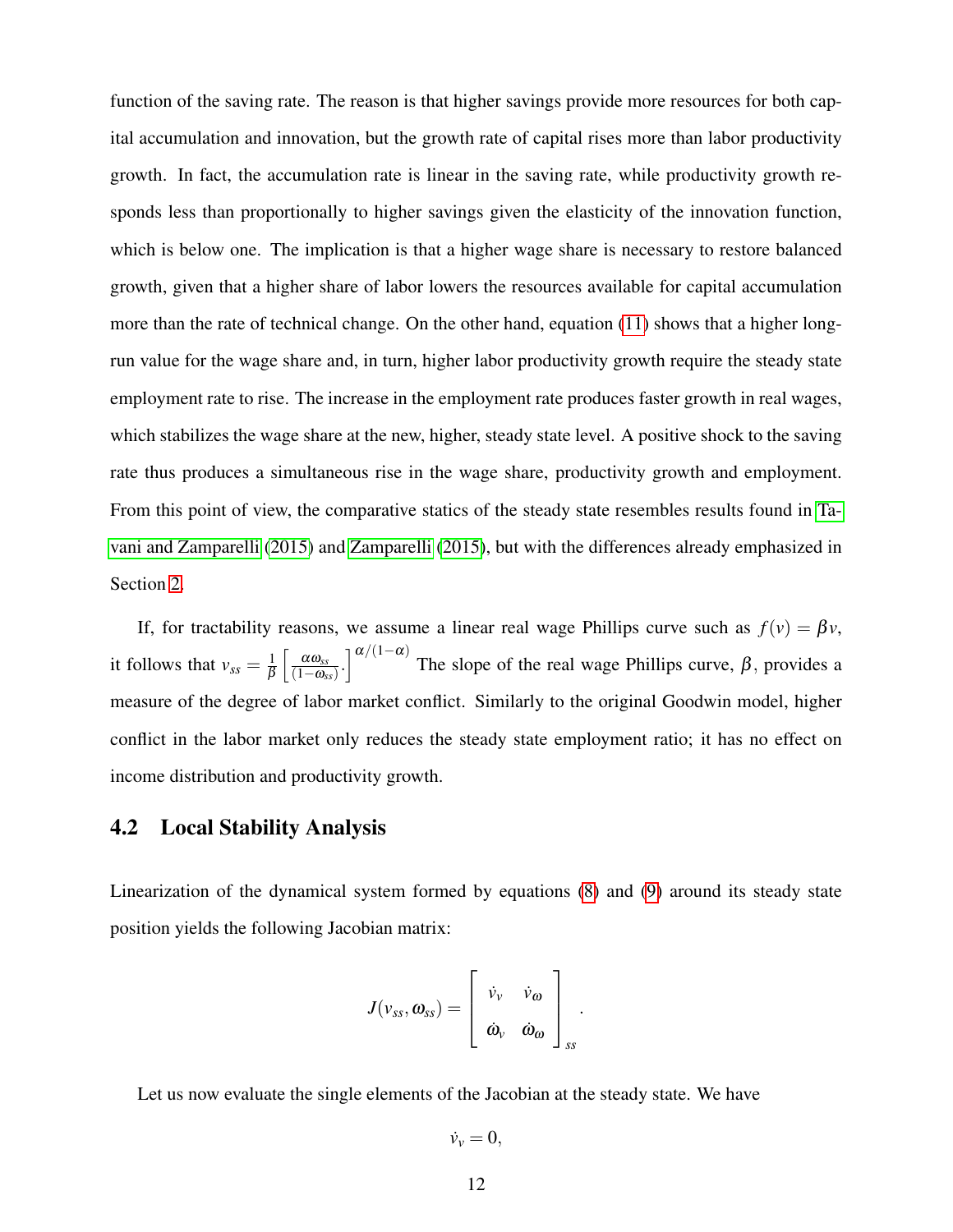$$
\dot{\nu}_{\omega} = \nu_{ss} \left[ -s - \frac{\alpha^{\frac{1}{1-\alpha}}}{1-\alpha} \left( \frac{\omega_{ss}}{1-\omega_{ss}} \right)^{\frac{\alpha}{1-\alpha}} \frac{1}{(1-\omega_{ss})^2} - \frac{\alpha^{\frac{1}{1-\alpha}}}{1-\alpha} \left( \frac{\omega_{ss}}{1-\omega_{ss}} \right)^{\frac{2\alpha-1}{1-\alpha}} \frac{1}{(1-\omega_{ss})^2} \right]
$$

$$
= -\frac{1}{\beta} \left[ s \left( \frac{\alpha \omega_{ss}}{1-\omega_{ss}} \right)^{\frac{\alpha}{1-\alpha}} + \frac{\alpha^{\frac{1+\alpha}{1-\alpha}}}{1-\alpha} \frac{\omega_{ss}^{\frac{2\alpha-1}{1-\alpha}}}{(1-\omega_{ss})^{\frac{3-\alpha}{1-\alpha}}} \right] < 0,
$$

$$
\dot{\omega}_{\nu} = \beta \omega_{ss} > 0,
$$

$$
\dot{\omega}_{\omega} = -\frac{\alpha^{\frac{1}{1-\alpha}}}{1-\alpha} \frac{\omega_{ss}^{\frac{\alpha}{1-\alpha}}}{(1-\omega_{ss})^{\frac{1}{1-\alpha}}} < 0.
$$

The Jacobian has negative trace (*TrJ*) and positive determinant (*DetJ*). Hence, there are two distinct eigenvalues with real parts that add up to a negative number and are of the same sign. This can be true only if the two eigenvalues are negative, which is necessary and sufficient for local stability of the steady state.

#### 4.3 Cyclical vs. Monotonic Convergence to the Steady State

To understand whether the convergence to the steady state is monotonic or oscillatory, we need to sign the discriminant of the characteristic equation of the Jacobian, that is  $\Delta = (TrJ)^2 - 4DetJ$ . If the discriminant is negative, the eigenvalues of the Jacobian matrix will contain imaginary roots, and there will be oscillations in the transitional dynamics of the employment rate and the labor share before the steady state is reached.

From the Jacobian matrix the discriminant can be calculated as

<span id="page-13-0"></span>
$$
\Delta = \left(\frac{\alpha^{\frac{1}{1-\alpha}}}{1-\alpha}\frac{\omega_{ss}^{\frac{\alpha}{1-\alpha}}}{(1-\omega_{ss})^{\frac{1}{1-\alpha}}}\right)^2 - 4\omega_{ss}\left[s\left(\frac{\alpha\omega_{ss}}{1-\omega_{ss}}\right)^{\frac{\alpha}{1-\alpha}} + \frac{\alpha^{\frac{1+\alpha}{1-\alpha}}}{1-\alpha}\frac{\omega_{ss}^{\frac{2\alpha-1}{1-\alpha}}}{(1-\omega_{ss})^{\frac{3-\alpha}{1-\alpha}}}\right],\tag{12}
$$

where  $\omega_{ss}$ , and in turn  $\Delta$ , are functions of  $(\alpha, s)$  only. Given that the system cannot be evaluated analytically, we proceed to a numerical evaluation of the discriminant as follows. We let  $(\alpha, s)$ vary in small steps from .01 to 1, and we loop the numerical evaluation of the model's steady state corresponding to each of the possible combinations of the two parameters. We can then evaluate the Jacobian matrix and its discriminant  $\Delta(\alpha, s)$  at each of the steady states pinned down by a pair of the two parameters of interest. We can finally display the discriminant as a function of  $(\alpha, s)$  in a three-dimensional plot. Figure [2](#page-13-0) displays the surface corresponding to the numerical evaluation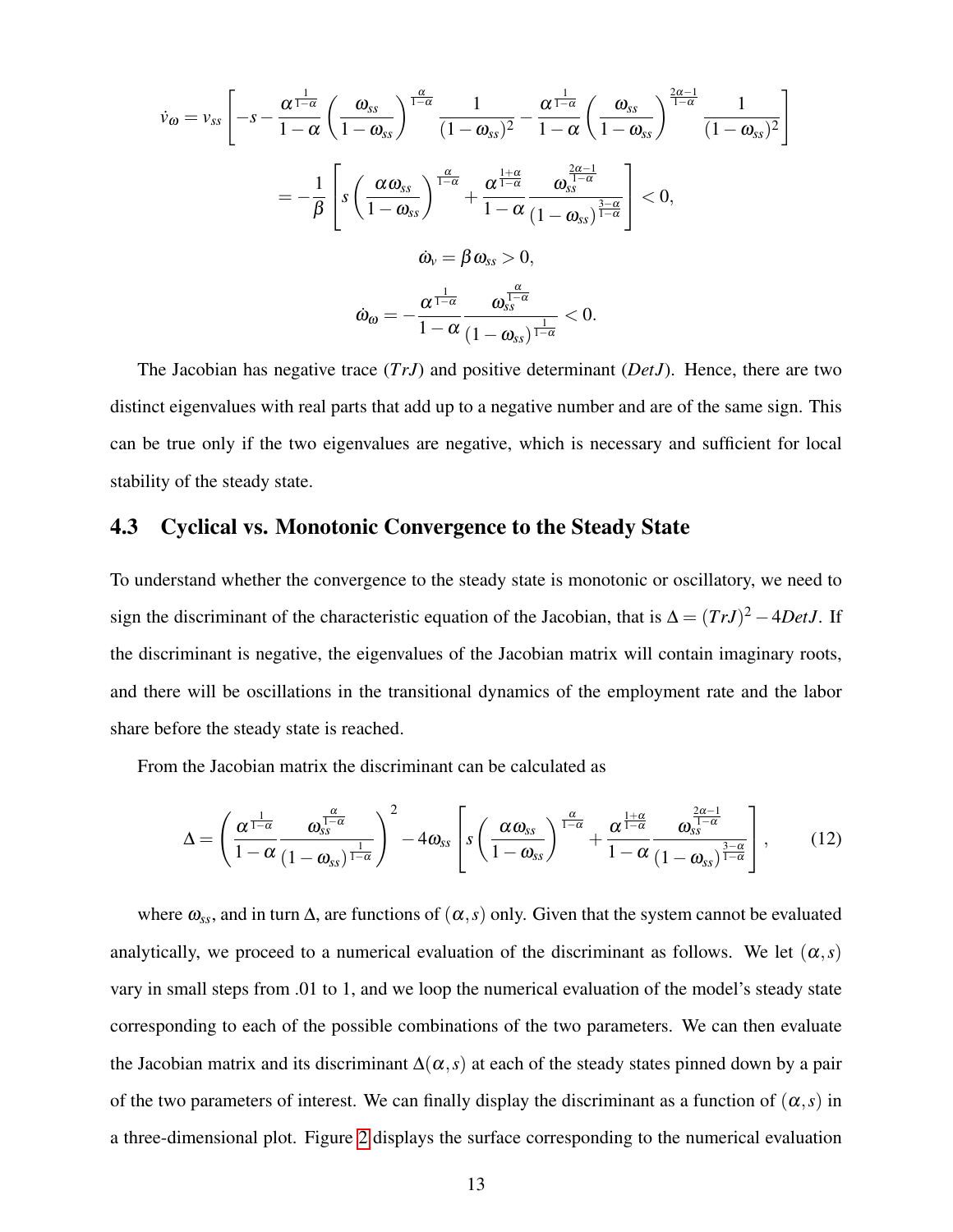Figure 1: The discriminant of the Jacobian matrix for varying  $(\alpha, s)$ . The green area displays the hyperplane going through  $\Delta = 0$ .



of the discriminant in orange, and plots the hyperplane going through  $\Delta = 0$  in green. As it can be seen, there are two areas where the discriminant is negative thus leading to imaginary eigenvalues: the smaller area corresponding to very low values of the innovation elasticity  $\alpha$  and very high values of the investment rate *s*, and the larger area involving relatively large innovation elasticities (roughly above .5) and roughly any value of the investment rate.

This analysis shows that our model with endogenous innovation intensity as a function of the labor share reproduces closely the dynamics of the growth cycle model with induced technical change — and is capable of generating dampened endogenous oscillations — without suffering of the pitfalls of Kennedy's induced innovation hypothesis. An additional advantage of our framework is that, unlike the benchmark 3D model in [Shah and Desai](#page-18-10) [\(1981\)](#page-18-10) or [Julius](#page-17-2) [\(2006\)](#page-17-2), it only involves a two-dimensional system, which is much simpler to study qualitatively than a three-dimensional system.

## <span id="page-14-0"></span>5 Concluding Remarks

Our analysis has provided a novel way to look at the interaction between labor-augmenting technical change and income shares — and its implications for distributive conflict in a Classical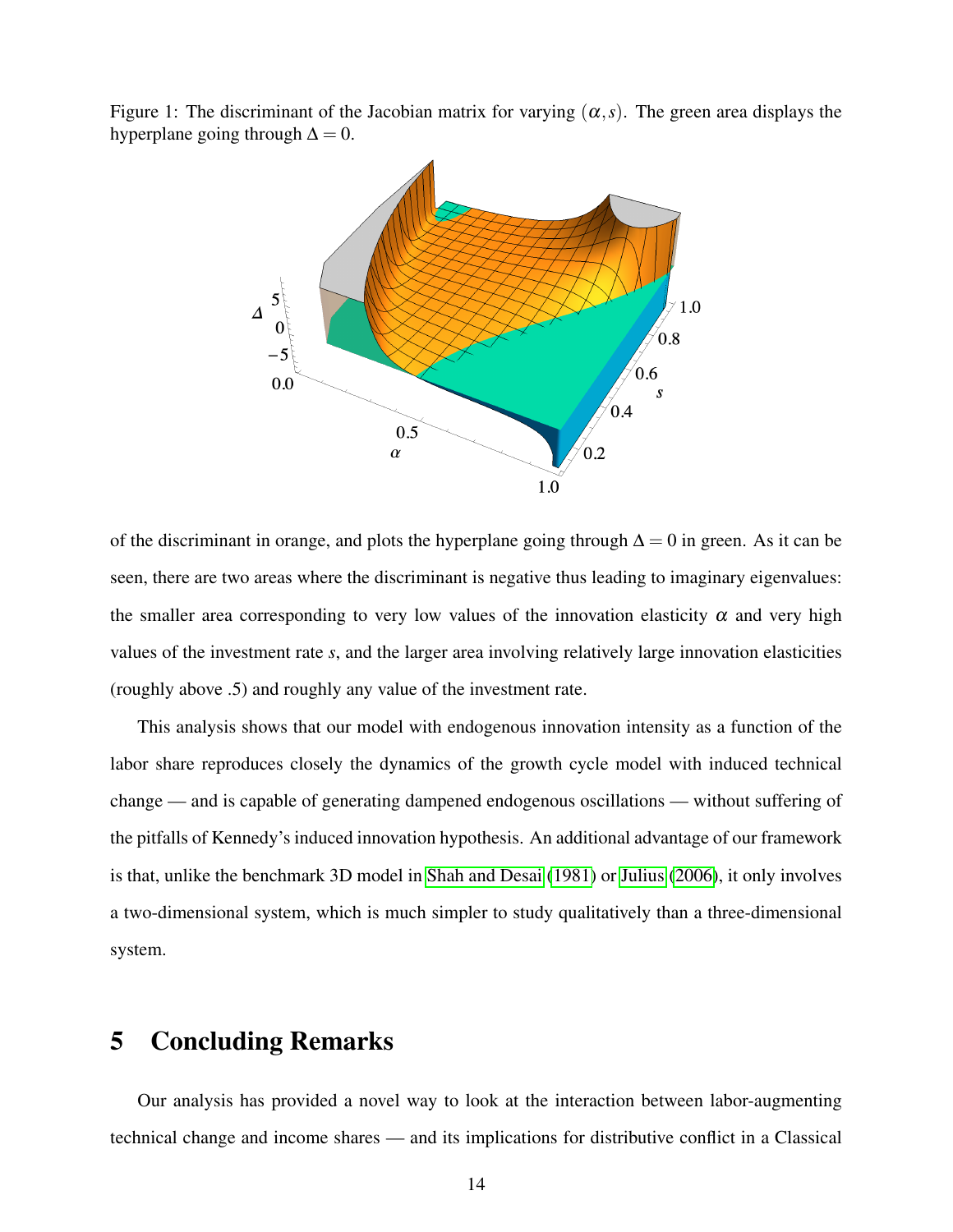growth model — that explicitly considers the microeconomics of investment in both accumulation and innovation at the firm level. Our main result is that, provided that firms face trade-offs in investing their profit earnings in accumulation of new capital stock *vis*  $\dot{a}$  *vis* innovating to save on labor costs, an increase in the labor share raises R&D spending in labor-augmenting innovation and therefore the growth rate of labor productivity*.* We find this result important for two reasons: i) it pertains to the intensity, and not to the direction, of technical change, and ii) it does not suffer of the shortcomings of either the induced innovation hypothesis or the notion of MBTC.

We then embedded this result in the Classical growth cycle. We proved analytically that the steady state is locally stable, in line with the literature on induced bias in technical change and distributive conflict [\(Shah and Desai, 1981;](#page-18-10) [van der Ploeg, 1987;](#page-19-4) [Foley, 2003;](#page-17-1) [Julius, 2006\)](#page-17-2). We showed that increases in the saving rate not only improve the workers' share of national income — as it was already the case in the original [Goodwin](#page-17-0) [\(1967\)](#page-17-0) model — but also result in a higher employment rate in the long run. Since technical change is exogenous in the Goodwin model, there is only one level of real wage growth and, in turn, of employment rate that can stabilize the wage share. In our framework, on the contrary, labor productivity growth depends on R&D investment, so that both technical change and the employment rate are endogeonous, and both will increase with higher savings. Finally, we identified numerically conditions under which the endogenouslydetermined, cyclical behavior is retained, at least temporarily, during the transitional dynamics of the model.

More work needs to be done toward increasing the policy relevance of this framework. In particular, our simple model points to the relevance of identifying specific policy levers — beyond the basic investment channel discussed here —that may result in a higher wage share in steady state, and under which conditions such levers will result in higher growth without hurting long-run employment. The recent empirical literature on minimum wage reforms and employment (see for example [Dube et al, 2016;](#page-16-7) [Gengiz et al., 2019\)](#page-17-10) has shown that increases in the minimum wages seem to produce little if any effects on long-run employment, but have substantial positive welfare effects for low- and middle-income earners. Extending the Classical model of growth and distribution with endogenous technical change to incorporate a more explicit role for labor market policies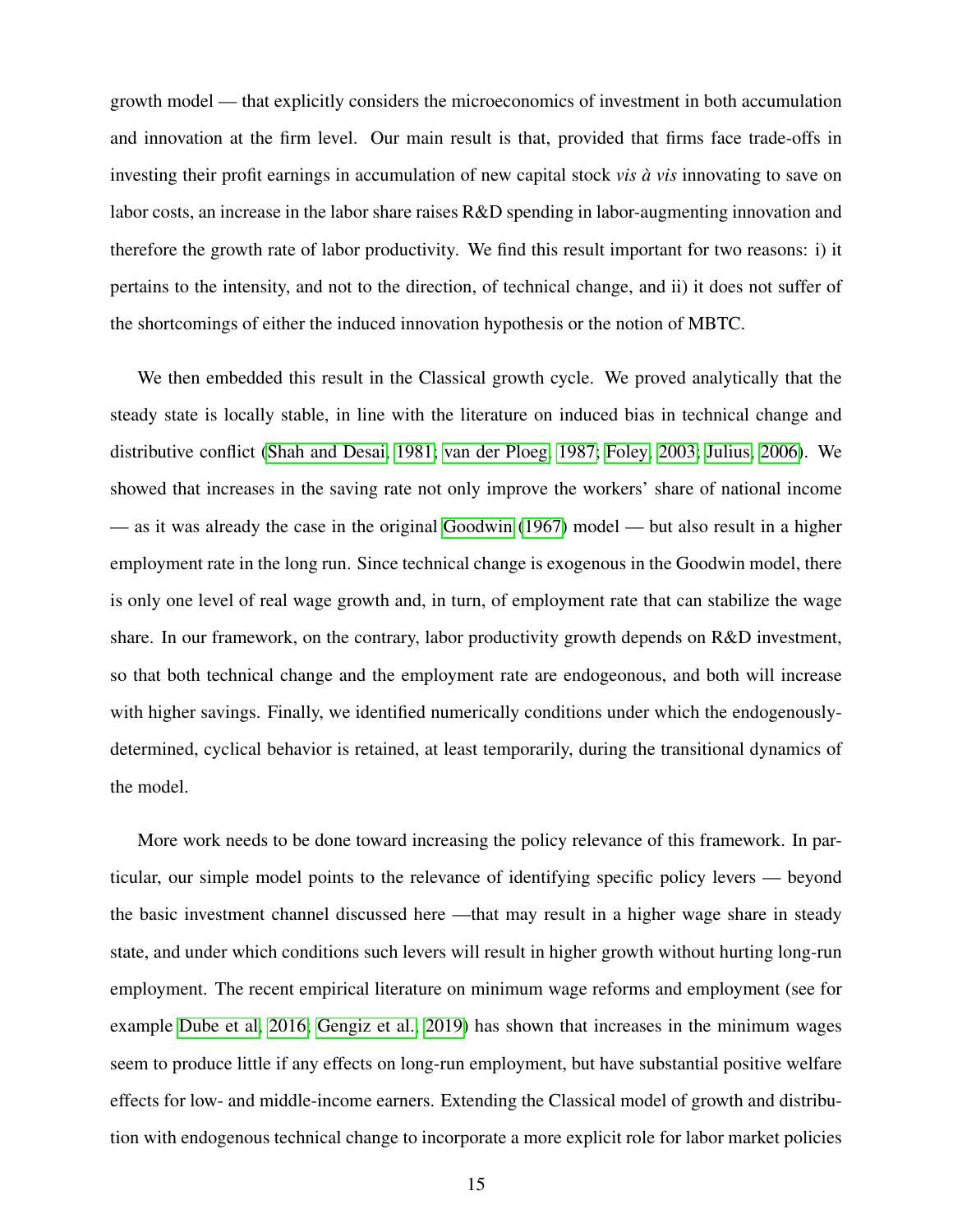appears to be a promising area for future research.

## References

- <span id="page-16-4"></span>Aghion, P., and Howitt, P., 2010: *The Economics of Growth* Cambridge, MA: MIT Press. [\(docu](#page-1-0)[ment\),](#page-1-0) [2](#page-9-0)
- <span id="page-16-6"></span>Allain, O. (2015): Tackling the instability of growth: A Kaleckian-Harrodian model with an autonomous expenditure component. *Cambridge Journal of Economics* 39 (3): 1351-1371. [2](#page-7-0)
- <span id="page-16-1"></span>Allen, R. E. (2009): *The British Industrial Revolution in Global Perspective*. Cambridge, UK: Cambridge University Press. [\(document\)](#page-1-0)
- <span id="page-16-5"></span>Caminati, M. and S. Sordi (2019): Demand-led growth with endogenous innovation. *Metroeconomica* 70 (3): 405-422. [2](#page-7-0)
- <span id="page-16-0"></span>Dávila-Fernández, M.J. (2018): Alternative Approaches to Technological Change when Growth is BoPC. Department of Economics University of Siena 795, University of Siena. [\(document\)](#page-1-0)
- <span id="page-16-2"></span>De Souza, J. P. A. (2017) Real Wages and Labor-Saving Technical Change: Evidence from a Panel of Manufacturing Industries in Mature and Surplus Economies. *International Review of Applied Economics* 31 (2): 151-172. [\(document\)](#page-1-0)
- Drandakis, E.M., Phelps, E. (1965): A model of induced invention, growth and distribution. *Economic Journal* 76 (304): 823–840.
- <span id="page-16-7"></span>Dube, A., William Lester, T., Reich, M. (2016): Minimum Wage Shocks, Employment Flows, and Labor Market Frictions. *Journal of Labor Economics* 34 (3): 663-704. [2](#page-14-0)
- <span id="page-16-3"></span>Duménil G., and Lévy D. (1995): A stochastic model of technical change: an application to the US economy, 1869-1989. *Metroeconomica* 46 (2): 213–45. [\(document\)](#page-1-0)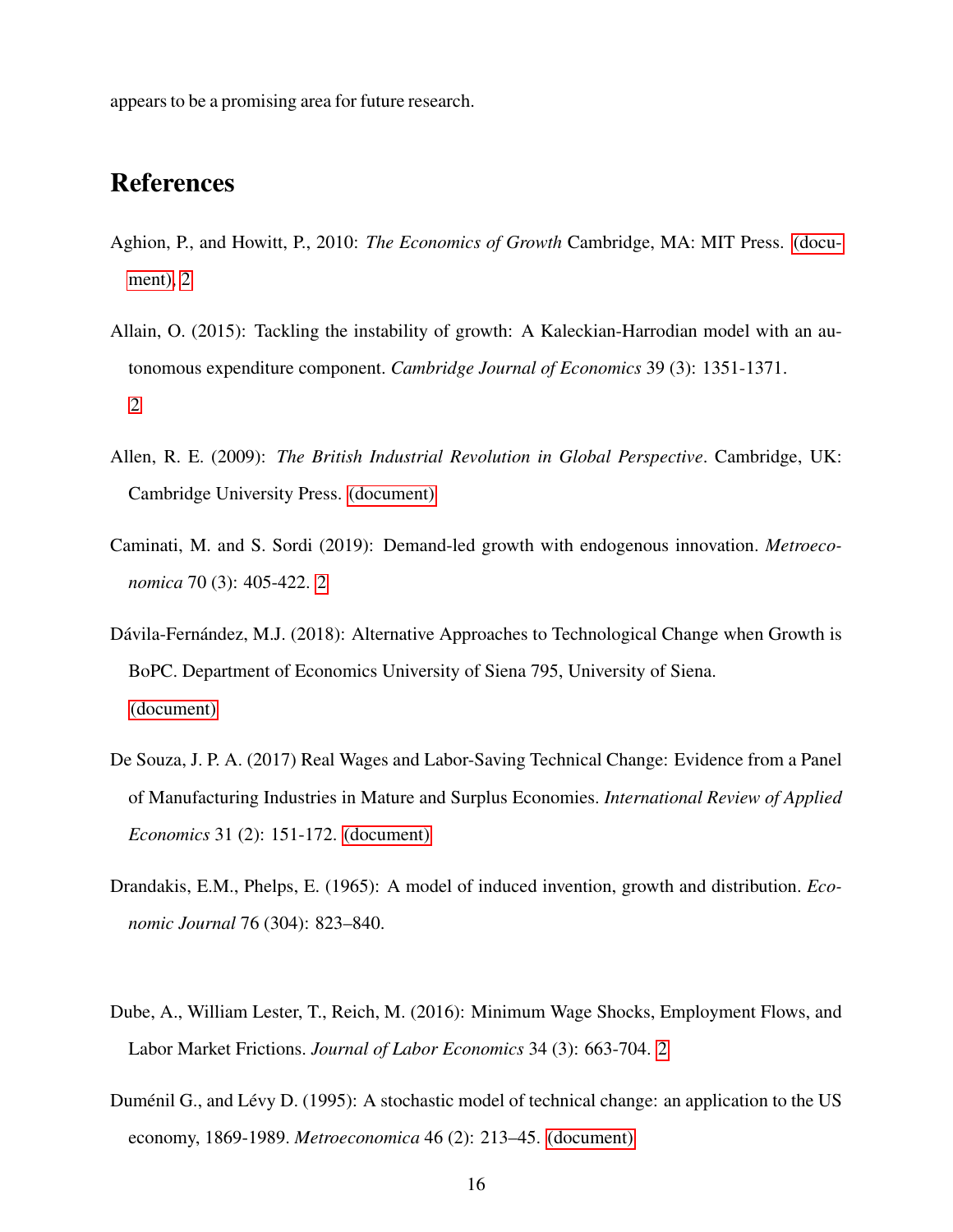- <span id="page-17-4"></span>Dutt, A.K. (2013): Endogenous technological change in classical–Marxian models of growth and distribution. In T. Michl and A. Rezai (eds.), *Social Fairness and Economics: Essays in the Spirit of Duncan Foley* (pp. 264–285). New York, NY: Routledge. [\(document\)](#page-1-0)
- <span id="page-17-5"></span>Foley, D. K., Michl, T. R., Tavani, D., (2019): *Growth and Distribution, Second Edition.* Cambridge, MA: Harvard University Press. [\(document\),](#page-1-0) [2](#page-7-0)
- <span id="page-17-1"></span>Foley D. (2003): Endogenous technical change with externalities in a classical growth model. *Journal of Economic Behavior and Organization*, 52: 167–89. [\(document\),](#page-1-0) [2](#page-14-0)
- <span id="page-17-8"></span>Freitas, F., & Serrano, F. (2015). Growth rates and level effects, the stability of the adjustment of demand to capacity, and the Sraffian supermultiplier. *Review of Political Economy*, 27( 3): 258-281. [2](#page-7-0)
- <span id="page-17-7"></span>Funk P. (2002): Induced innovation revisited. *Economic*a 69: 155-71. [\(document\),](#page-1-0) [1](#page-3-0)
- <span id="page-17-10"></span>Gengiz, D., Dube, A., Lendner, A., Zipperer B., 2019. The effect of minimum wages on low-wage jobs. *Quarterly Journal of Economics* 134 (3): 1405-1454. [2](#page-14-0)
- <span id="page-17-0"></span>Goodwin R (1967) A growth cycle. In: Feinstein C. (ed.) *Socialism, capitalism, and economic growth*. Cambridge, UK: Cambridge University Press. [\(document\),](#page-1-0) [2](#page-14-0)
- <span id="page-17-3"></span>Hein, E., and Tarassow, A. (2010): Distribution, aggregate demand and productivity growth: theory and empirical results for six OECD countries based on a post-Kaleckian model. *Cambridge Journal of Economics* 34 (4): 727-754. [\(document\)](#page-1-0)
- <span id="page-17-6"></span>Hicks, J (1932): *The Theory of Wages*. London, UK: McMillan. [\(document\)](#page-1-0)
- <span id="page-17-9"></span>Howitt, P. (1999): Steady Endogenous Growth with Population and R. & D. Inputs Growing. *Journal of Political Economy* 107 (4): 715-730 [2](#page-9-1)
- <span id="page-17-2"></span>Julius, A. J., (2006): Steady State Growth and Distribution with an Endogenous Direction of Technical Change. *Metroeconomica* 56 (1): 101-125. [\(document\),](#page-1-0) [2,](#page-10-0) [2,](#page-13-0) [2](#page-14-0)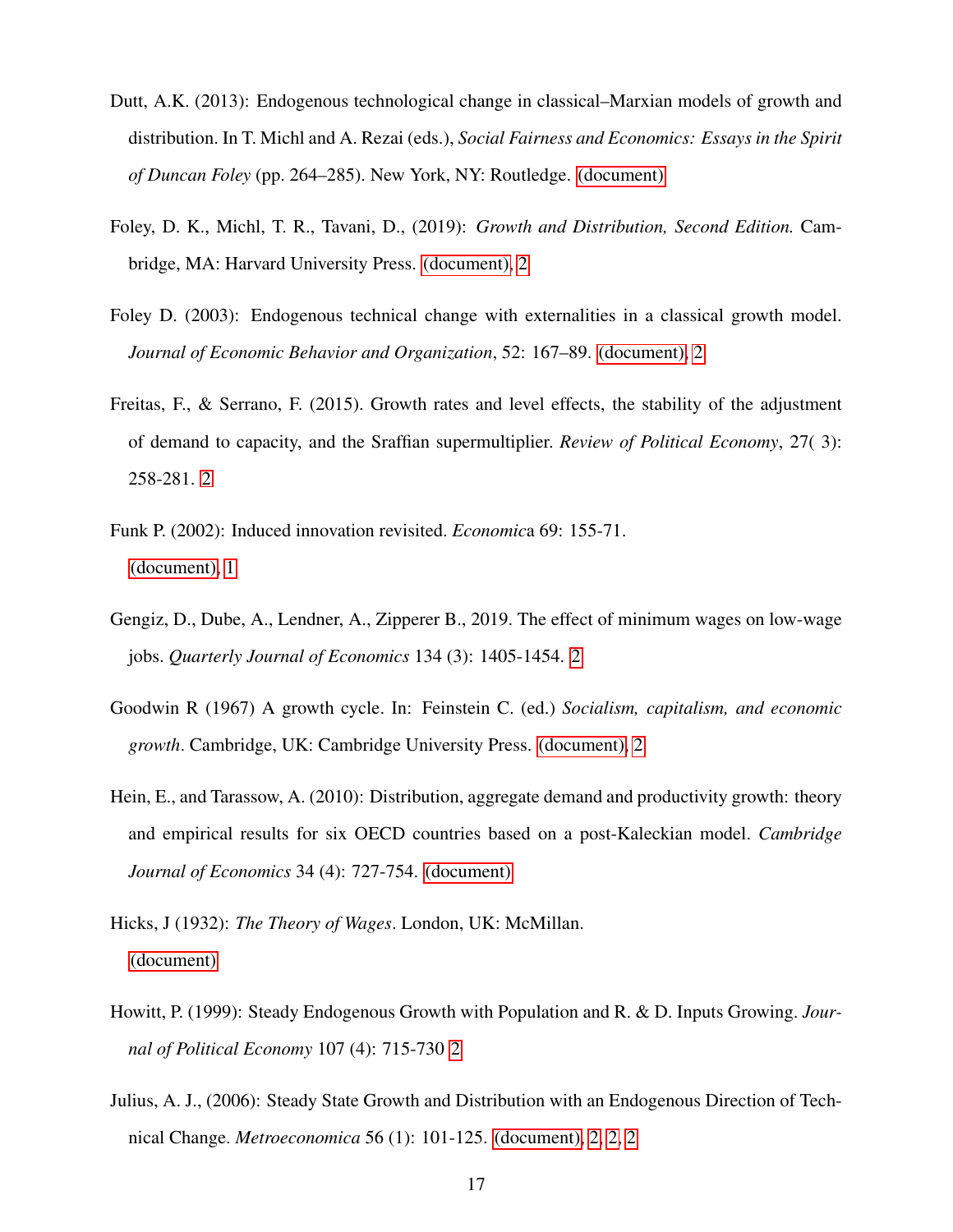- <span id="page-18-5"></span>Kaldor, N. (1961): Capital accumulation and economic growth. In F.A. Lutz and D.C. Hague, Eds., *The Theory of Capital Accumulation*, London. [\(document\)](#page-1-0)
- <span id="page-18-7"></span>Kamien M., Schwartz N. (1969): Induced factor augmenting technological change from a microeconomic viewpoint. *Econometrica* 37(4): 668–684. [1,](#page-3-0) [\(document\)](#page-1-0)
- <span id="page-18-2"></span>Kennedy C. (1964): Induced bias in innovation and the theory of distribution. *Economic Journal* 74 (295): 541–47. [\(document\),](#page-1-0) [2,](#page-10-2) [2](#page-10-0)
- <span id="page-18-0"></span>Lima, G. T. (2004): Endogenous technological innovation, capital accumulation and distributional dynamics. *Metroeconomica* 55 (4): 386–408. [\(document\)](#page-1-0)
- <span id="page-18-3"></span>Michl, T. (1999) Biased technical change and the aggregate production function. *International Review of Applied Economics* 13(2): 193-206. [\(document\)](#page-1-0)
- <span id="page-18-4"></span>Michl, T. (2002) The fossil production function in a vintage model. *Australian Economic Papers* 41(1): 53-68. [\(document\)](#page-1-0)
- <span id="page-18-8"></span>Nordhaus, W. D. (1967): The Optimal Rate and Direction of Technical Change, in Shell, K., ed. *Essays on the Theory of Optimal Economic Growth*. Cambridge, MA: MIT Press. [1,](#page-3-0) [\(document\)](#page-1-0)
- <span id="page-18-9"></span>Nordhaus, W. D., (1973): Some Skeptical Thoughts on the Theory of induced innovation. *Quarterly Journal of Economics* 87 (2): 208-219. [\(document\)](#page-1-0)
- <span id="page-18-6"></span>Okishio, N., 1961. Technical Change and the Rate of Profit. *Kobe University Economic Review* 7: 85-99. [\(document\)](#page-1-0)
- <span id="page-18-1"></span>Rada, C. (2012) Social security tax and endogenous technical change in an economy with an aging population. *Metroeconomica* 63 (4): 727-756. [\(document\)](#page-1-0)
- <span id="page-18-11"></span>Serrano, F. (1995). Long-period effective demand, and the Sraffian supermultiplier. *Contributions to Political Economy* 14: 67– 90 [2](#page-7-0)
- <span id="page-18-10"></span>Shah, A., Desai, M., 1981. Growth cycles with induced technical change. *Economic Journal* 91: 1006–1010. [\(document\),](#page-1-0) [2,](#page-13-0) [2](#page-14-0)